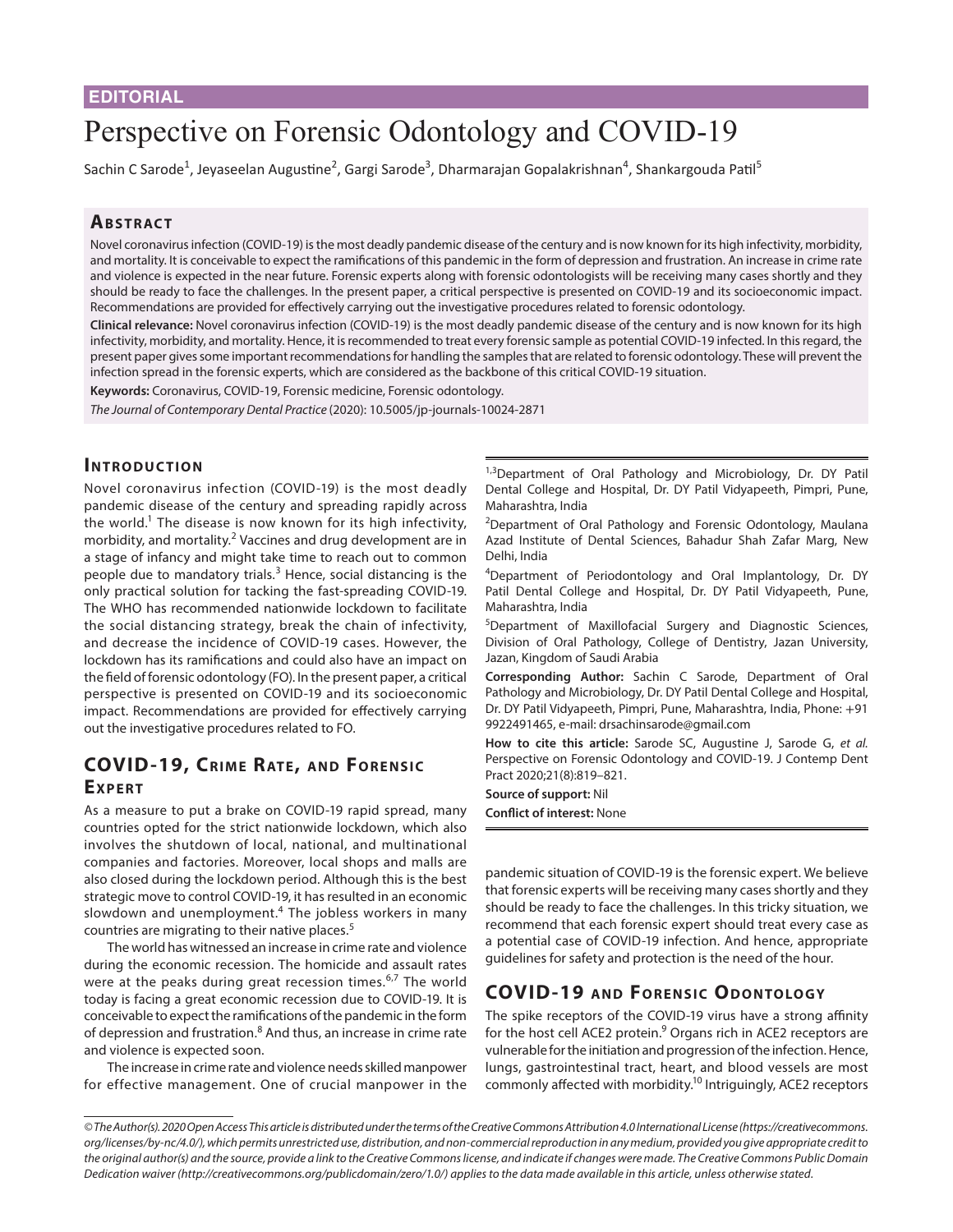have been reported at the various locations in the oral cavity.<sup>11</sup> Thus, the oral cavity is the potential site for causing the infection as well as for spreading the infection. Literature also supports the presence of COVID-19 virus particles in the saliva of the positive patients.<sup>12</sup>

The forensic odontology expert's main job is to collect and analyze the pieces of evidence related to orofacial structures. This commonly includes a wide variety of areas including disaster victim identification, age estimation in both the living and the dead, bite mark investigation, DNA fingerprinting using the oral samples including dental pulp, dentin, and salivary samples, forensic facial reconstruction, and other less-used techniques including rugoscopy, cheiloscopy, and the like.<sup>13</sup>

Disaster victim identification remains the central focus of forensic odontology practice in pandemic times.<sup>13</sup> India, like many other countries, declared the COVID-19 pandemic as a "notified disaster" in March 2020 and brought it under the ambit of the Disaster Management Act, 2005. Mass casualties have been observed in many parts of the world and humanitarian and dignified management of the dead has been a challenge.<sup>14</sup> Forensic identification of unidentified dead may utilize forensic odontologists, as dental identification is established as one of the primary identifiers in the identification of the dead.<sup>15</sup> Mass disasters are rampant throughout this period. Plane crashes, fires at buildings including COVID-19-designated hospitals, and disasters of varied kinds are still rampant. The forensic odontologist must play a major role in identification in these situations which are emergent in nature. Following stringent infection control practices, prevention of crowding, management of kin, and careful collection of evidence is essential. The collection of antemortem records would also require prior disinfection protocols. Guidelines for the digitization of records and electronic transfer of information can prevent cross-infection as well as speed up the process. The need of the hour is for forensic odontologists, even those not involved in the active forensic practice to utilize this opportunity, with most dental practices shut, to sensitize dentists to shift to electronic dental health records as a means to minimize physical contact with infected records. This will greatly enhance the availability of antemortem records and their accessibility which will promote the practice of forensic odontology. Also, the 3D scanning and maintenance of dental casts can save space at the clinic and make records available quickly and remotely. The establishment of these practices requires time and effort, and these periods of lockdown and low volume of patients can be well utilized to develop these systems.

Disaster victim identification largely involves a comparison of antemortem and postmortem records for the identification of victims.13 This involves intraoral photography, dental casts, saliva or scrape samples for genetic analysis, etc.<sup>14</sup> Since COVID-19 could present in the oral cavity, we believe that forensic odontology experts are at high risk of catching the infection. Hence, forensic odontologists should consider every case as a potential positive case of COVID-19. Hence, the formulation of appropriate guidelines is the need of the hour.

Similar guidelines would require to be formulated for bite mark investigation. The recording of impressions, taking of salivary swabs, and dental examination must be done wearing personal protective equipment and with minimal contact. Dental casts and impressions must be disinfected well before use. All suspects and victims must be screened for symptoms of coronavirus disease before entering the healthcare facility. The 3D comparisons of bite marks may be encouraged, using 3D scanning of dentition and bite surfaces, thereby minimizing contact with saliva and surfaces.

The age estimation techniques for most practical purposes involve the use of radiographs. Disinfection of radiology equipment and minimal patient contact would be advisable. The advent of digital methods of radiographic age estimation has eased pressure on infection control practices.<sup>16</sup> The sections of teeth used for non-radiographic methods may be disinfected using standard protocols before use.

## **RECOMMENDATIONS AND GUIDELINES FOR FORENSIC ODONTOLOGISTS**

- Postmortem sample collection:
	- Before collecting the samples, make sure that the whole body is properly disinfected with recommended solutions. The oral cavity is mostly closed and is highly protected due to the dental arch; hence, disinfectants cannot enter inside. Forensic odontologists should make sure that the oral cavity is properly disinfected by putting solutions in the oral cavity.
	- A personal protection kit should be mandatory.
	- Obtained samples shall be again cleaned with recommended disinfectant solutions.
- Antemortem records: Private dental clinics and dental hospitals are the sources of antemortem records. This involves dental radiographs, dental casts, intraoral photographs, etc. These materials have fewer chances of carrying the COVID-19 virus. However, as precautionary measures, dental casts should be disinfected with recommended disinfectant solutions. All the comparative experiments should be performed by wearing hand gloves, which should be disposed of appropriately.
- DNA sample collection: The protocol for DNA sample collection and transportation has been circulated widely due to the rampant testing for coronavirus by PT-PCR. The standard protocols established countrywide (e.g., Indian Council of Medical Research Guidelines) would be applicable with the sample being sent to the forensic science laboratories in the region.
- Digitalization of all the records must be needed for forensic analysis.

### **CONCLUSION**

Looking at the increased mortality and morbidity associated with COVID-19 infection, it is quite conceivable to expect increased burden over the forensic experts including forensic odontology. Potentially every forensic patient or sample could be infected with COVID-19, and hence, utmost precautionary measures need to be taken to prevent the spread of infection. Efforts were made to suggest the recommendations for effective management of samples of odontological importance considering all the possible scenarios. These recommendations are based on the authors' opinion, and hence, they should be critically deliberated by different organizations to formulate the final guidelines that will be applicable across the world.

#### **Refe r e n c e s**

1. Ge H, Wang X, Yuan X, et al. The epidemiology and clinical information about COVID-19. Eur J Clin Microbiol Infect Dis 2020;39(6):1011–1019. DOI: 10.1007/s10096-020-03874-z.